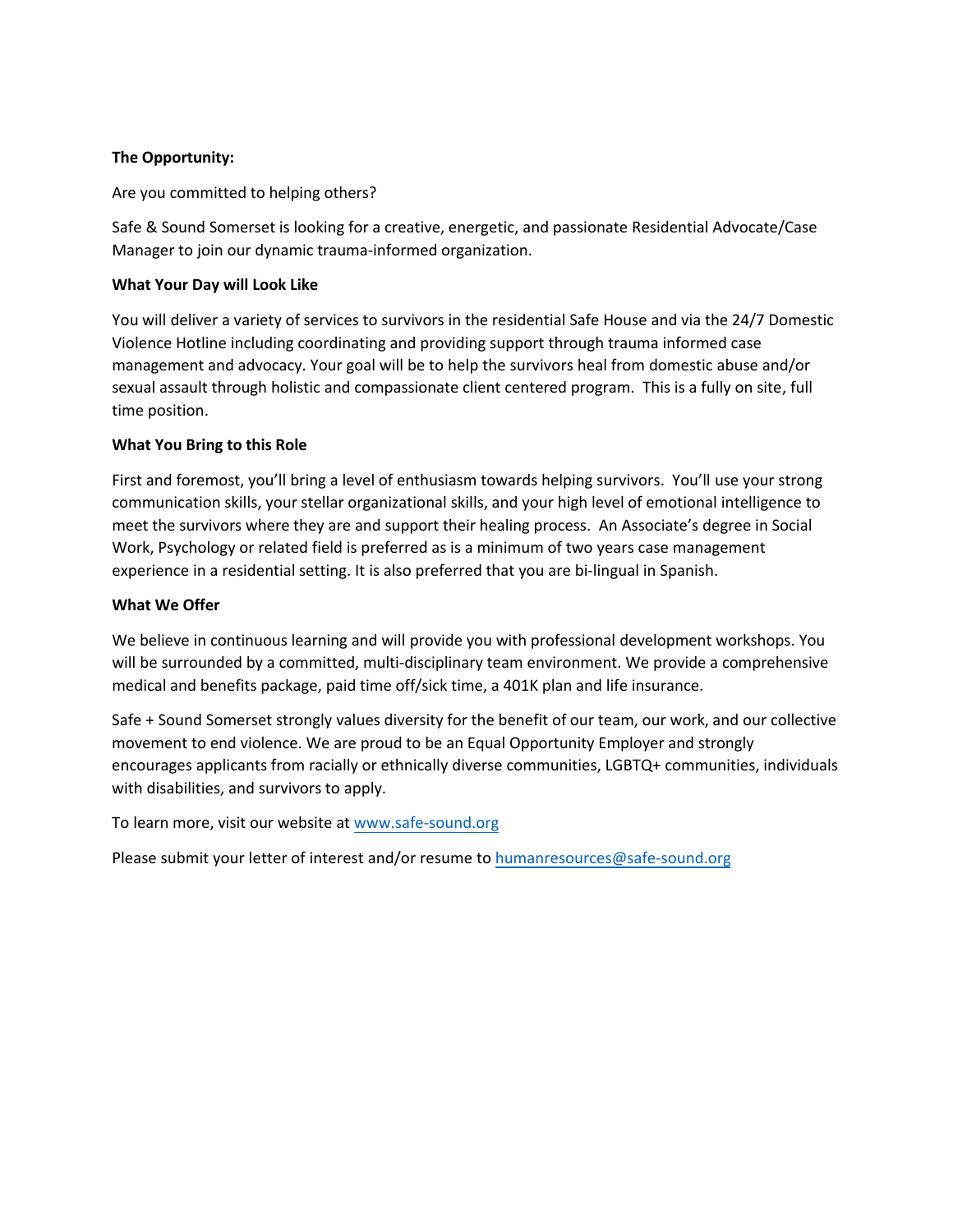

| <b>Position Title:</b> | Advocate, Residential Services<br>Bilingual (English/Spanish)                                                                                                                                                  |
|------------------------|----------------------------------------------------------------------------------------------------------------------------------------------------------------------------------------------------------------|
| <b>Work Hours:</b>     | Fulltime: 35 Hours;                                                                                                                                                                                            |
| Exempt/Nonexempt:      | Exempt, Salaried                                                                                                                                                                                               |
| Immediate Supervisor:  | Coordinator, Residential Services                                                                                                                                                                              |
| Job Summary:           | This position is responsible for providing trauma informed case<br>management, support, and advocacy services to survivors in the<br>residential safe house and 24/7 domestic and sexual violence<br>helpline. |
| Title Band:            | Advocate                                                                                                                                                                                                       |
| Remote Eligibility:    | N/A                                                                                                                                                                                                            |
| Salary Range:          | \$40,000 - \$45,000 annually                                                                                                                                                                                   |

### **I.** Duties and Responsibilities

## A. Client Navigation and Advocacy

- 1. Answer and respond to hotline communications and conduct assessments, crisis intervention, education, advocacy, and referral services as needed.
- 2. Provide case management and supportive education-based advocacy services to assigned clients. CM includes but is not limited to supportive listening, financial planning, community resources, employment, and housing information.
- 3. Provide advocacy services to support assigned caseload, including but not limited to systems interventions with social services, financial planning, employment, and housing.
- 4. Responsible for overall client support and navigation of confidentially located Safe House.
- 5. Coordinates supportive services for shelter residents, including but not limited to transportation, basic needs acquisition and onsite or virtual support groups and more.
- 6. Establish and maintain internal and external relationships to access and enhance resources for clients and their children.
- 7. Maintains location confidentiality, safety, and security.
- 8. Assigned projects to assess and expand services to Safe House.

### B. Reporting and Documentation

- 1. Maintains daily documentation of client records, hotline calls, and files according to organizational policies and procedures.
- 2. Prepare monthly statistical reports and analysis of client trends and service needs as directed.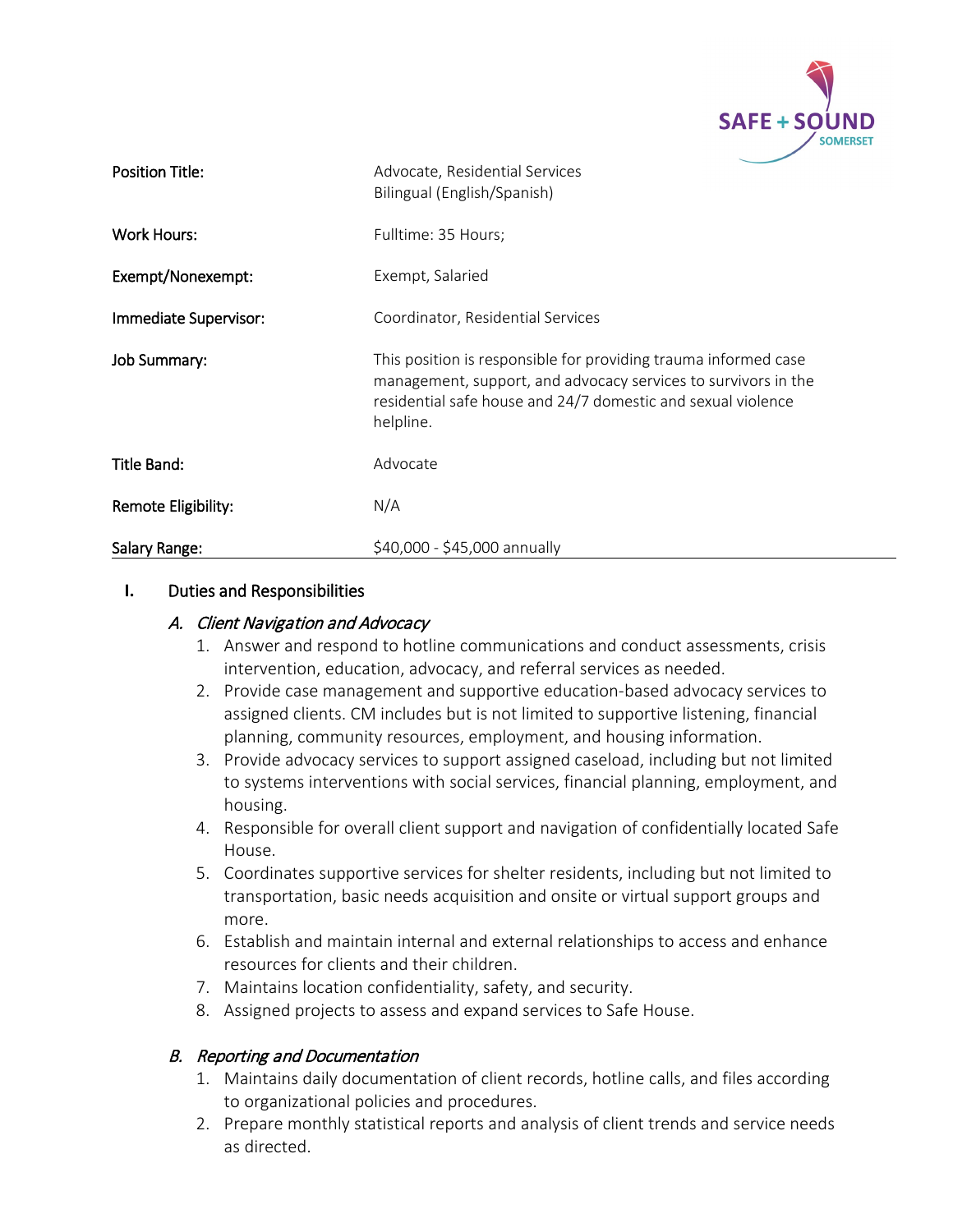## C. Organizational

1. Participates in organizational, department and team meetings/committees and trainings as directed.

## **II.** Supervisory

1. Volunteers and interns as directed.

# **III.** Qualifications and Skills

- 1. Associate's degree in Human Services, Psychology or related field preferred; relevant experience may be substituted for educational requirement.
- 2. Minimum of two years' case management experience, in a residential setting, advocacy or crisis intervention preferred.
- 3. Strong knowledge of domestic violence / sexual assault preferred., 60-hour training certification a plus.
- 4. Ability to work independently and in team collaboration.
- 5. Proficiency in Microsoft Office 365 Suite, database navigation, remote communication and work technology.
- 6. Bilingual (English/Spanish) required.

# **IV.** Requirements of Employment

- 1. Background Check: Satisfactory result required upon hiring and every 3 years to maintain employment.
- 2. Completion of Mandatory 60-hour training in Domestic Violence/Sexual Assault within the first 90 days of employment.
- 3. Completion of Trauma 101 Training within first 6 months of employment.
- 4. Must be able to remain in a stationary position at least 50% of the time;
- 5. Required to occasionally move about inside the office to access file cabinets, office machinery, and move boxes and materials, up to 20 lbs.
- 6. Staff may be required to work outside of normally designated work hours to provide shelter coverage including evenings, weekends and holidays.
- 7. Any other duties as assigned and deemed necessary for the continuation and improvement of the program and/or organization.